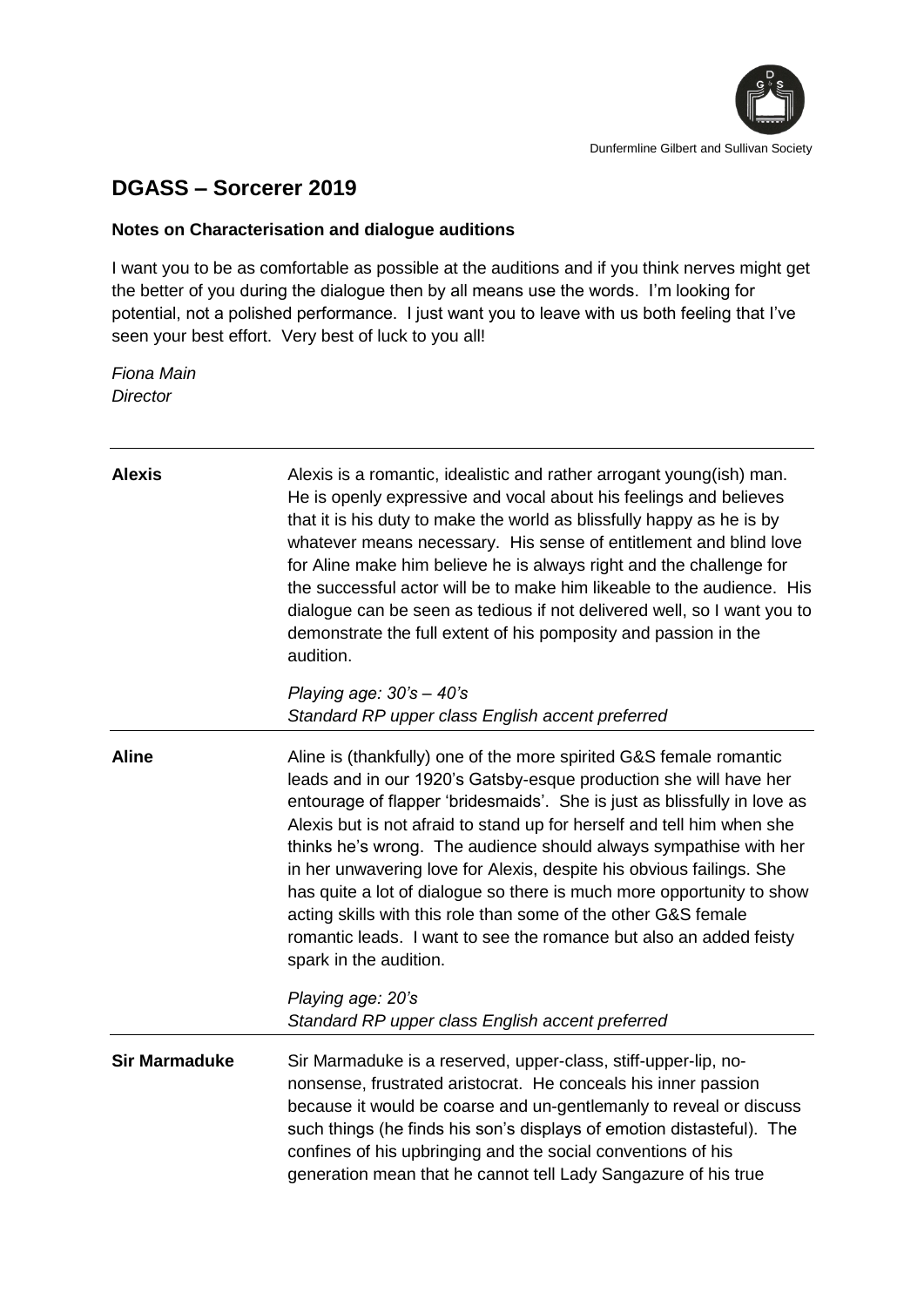

feelings for her. Although the character may seem straight-laced there is great opportunity for comedy for Sir M in his duet with Lady S. Overall he is the generous, likeable Lord-of-the-manor.

*Playing age: 60's Standard RP upper class English accent preferred*

**Lady Sangazure** Lady Sangazure is a woman of dignity and deeply concealed passion (until she drinks the love potion). She is a loving mother to Aline and can seem a little sad in Act 1 due to her undeclared love for Sir Marmaduke. Lady S has no dialogue which is a challenge for anyone playing her as all her emotions must be expressed through her singing and her actions. I will be looking for the contrasts in the singing audition between the reserved and the passionate Lady Sangazure. She must be able to handle comedy as she has some wonderful comic opportunities in her duets with Sir M and John Wellington Wells. She should always have the sympathy of the audience.

> *Playing age: 50's – 60's Standard RP upper class English accent preferred*

**John WW** Wellington Wells is one of the great patter baritone roles and vocal dexterity is obviously a must. Our Sorcerer will not be so much the top-hat-wearing Victorian version but more a 1920's cockney spiv. There is definitely a bit of the Del Boy about him. He's very much a salesman and a patter merchant and can evoke an air of mystery as well as demonstrate a talent for comedy. We never really learn too much about the personal life of JWW, as befits his mysterious 'Sorcerer' persona. I'll be looking for the ebullient confidence of a seasoned trader from our JWW.

> *Playing age: 40's – 60's Cockney accent preferred*

**Dr Daly Dr Daly** is our local clergyman. He is a bit of a daydreamer and is often reminiscing about his youth and regrets the lack of a companion in his life. His constant daydreaming means that he doesn't notice some of the things going on right under his nose – especially the adoration he receives from Constance. Dr Daly is kind and serene and resigned to a life alone. These things are reflected in both his dialogue and his songs – which are some of the loveliest in the piece. He does have some fantastic comedy moments too, so I am looking for an absent-minded serenity and wonderful comic timing from our Dr Daly.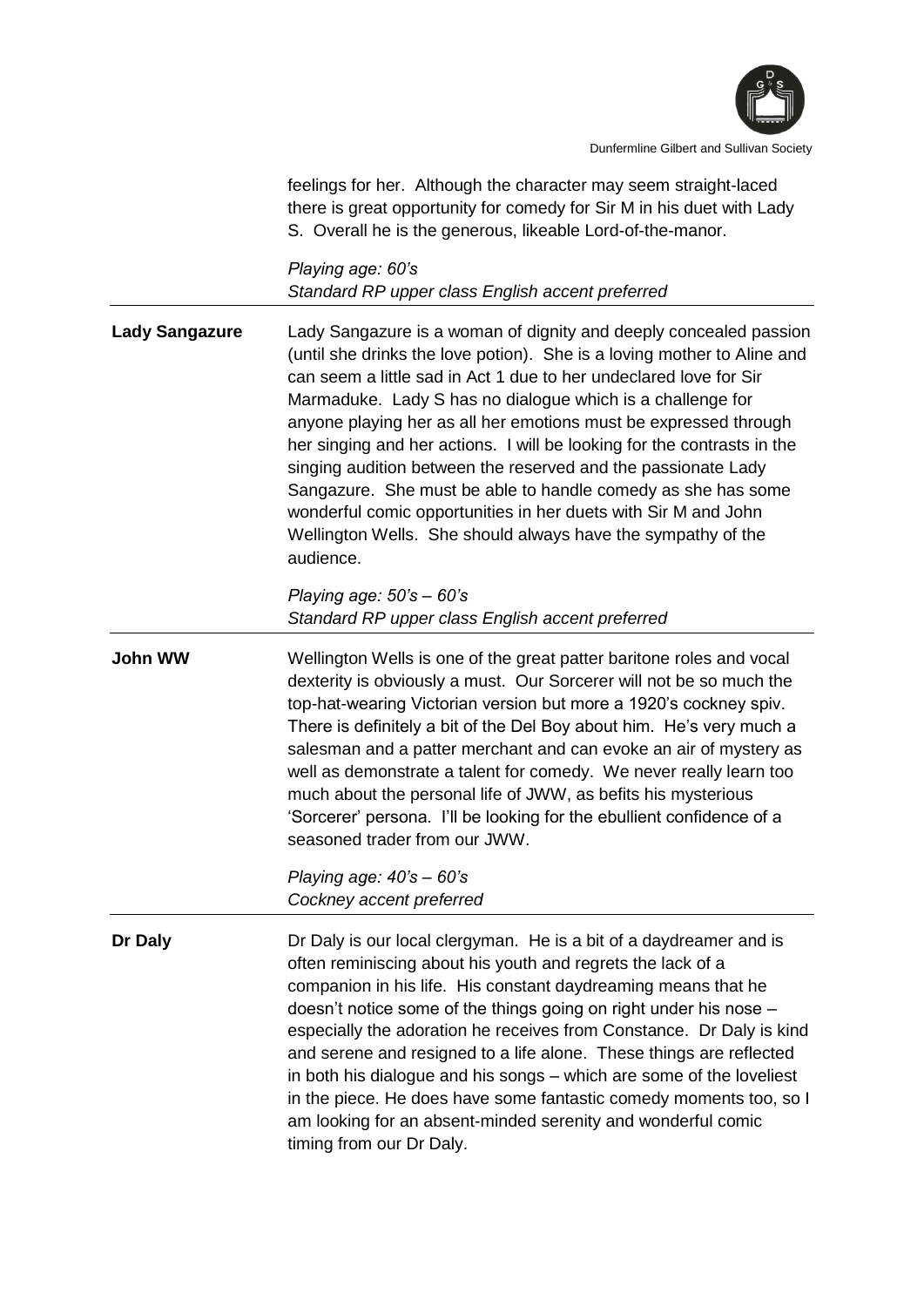

*Playing age: 40's – 50's Standard RP English or surprise me!*

| <b>Mrs Partlet</b> | Mrs Partlet is a fantastic character role reminiscent of Jane Austen's<br>Mrs Bennet in her efforts to get her daughter married off to a suitable<br>man. She is a well-known face in the local community, being a pew-<br>opener for the aristocracy at the local church. She's warm and kind<br>and a bit of a brash, well-meaning busybody and this should come<br>across in her dialogue. She's a hard-working local so I'd like to hear<br>some kind of accent which, given the phonetically written opening to<br>Act 2, should probably be West Country, but I'm open to ideas. Don't<br>let the accent put you off auditioning.                                                                                                                     |
|--------------------|-------------------------------------------------------------------------------------------------------------------------------------------------------------------------------------------------------------------------------------------------------------------------------------------------------------------------------------------------------------------------------------------------------------------------------------------------------------------------------------------------------------------------------------------------------------------------------------------------------------------------------------------------------------------------------------------------------------------------------------------------------------|
|                    | Playing age: $40's - 50's$<br>West Country (or similar) accent suggested but not essential                                                                                                                                                                                                                                                                                                                                                                                                                                                                                                                                                                                                                                                                  |
| <b>Constance</b>   | Constance is a shy young lady who is desperately in love with Dr<br>Daly but can't tell him how she feels. She relies on her mother's vain<br>attempts to get him to notice her and her shy, retiring character<br>should be a sharp contrast to her mother's forthrightness. She has<br>some lovely plaintive singing although not a huge amount of<br>dialogue. Constance has great opportunities for comedy and her<br>whole demeanour and the physicality of the character should be able<br>to get laughs on their own. Along with the Notary, she has some<br>wonderful scene-stealing opportunities in Act 2. She is obviously her<br>mother's daughter therefore their accents should be similar, although<br>Constance's may not be so pronounced. |
|                    | Playing age: 20's<br>West Country (or similar) accent suggested but not essential                                                                                                                                                                                                                                                                                                                                                                                                                                                                                                                                                                                                                                                                           |
| <b>Notary</b>      | In this production the Notary and the deaf old man will be one and<br>the same which gives us another great character part that comes into<br>his own in Act 2. He should be a bit bumbling and deaf and can get<br>some great physical comedy laughs throughout the piece as well as<br>the fantastic comedy duet with Constance in Act 2. By making the<br>Notary deaf and bumbling we can also inject some more comedy<br>moments into the signing scene in act 1. A great opportunity for<br>scene-stealing and a great fun part with the added advantage of not<br>having to learn dialogue!                                                                                                                                                           |
|                    | Playing age: 60's upwards!<br>Accent can be anything you like but MUST be easily understandable<br>and clear.                                                                                                                                                                                                                                                                                                                                                                                                                                                                                                                                                                                                                                               |
| <b>Hercules</b>    | We'll not be auditioning for the part of Hercules as he only has 3 lines<br>and no singing. I will choose a lucky cast member during rehearsals                                                                                                                                                                                                                                                                                                                                                                                                                                                                                                                                                                                                             |